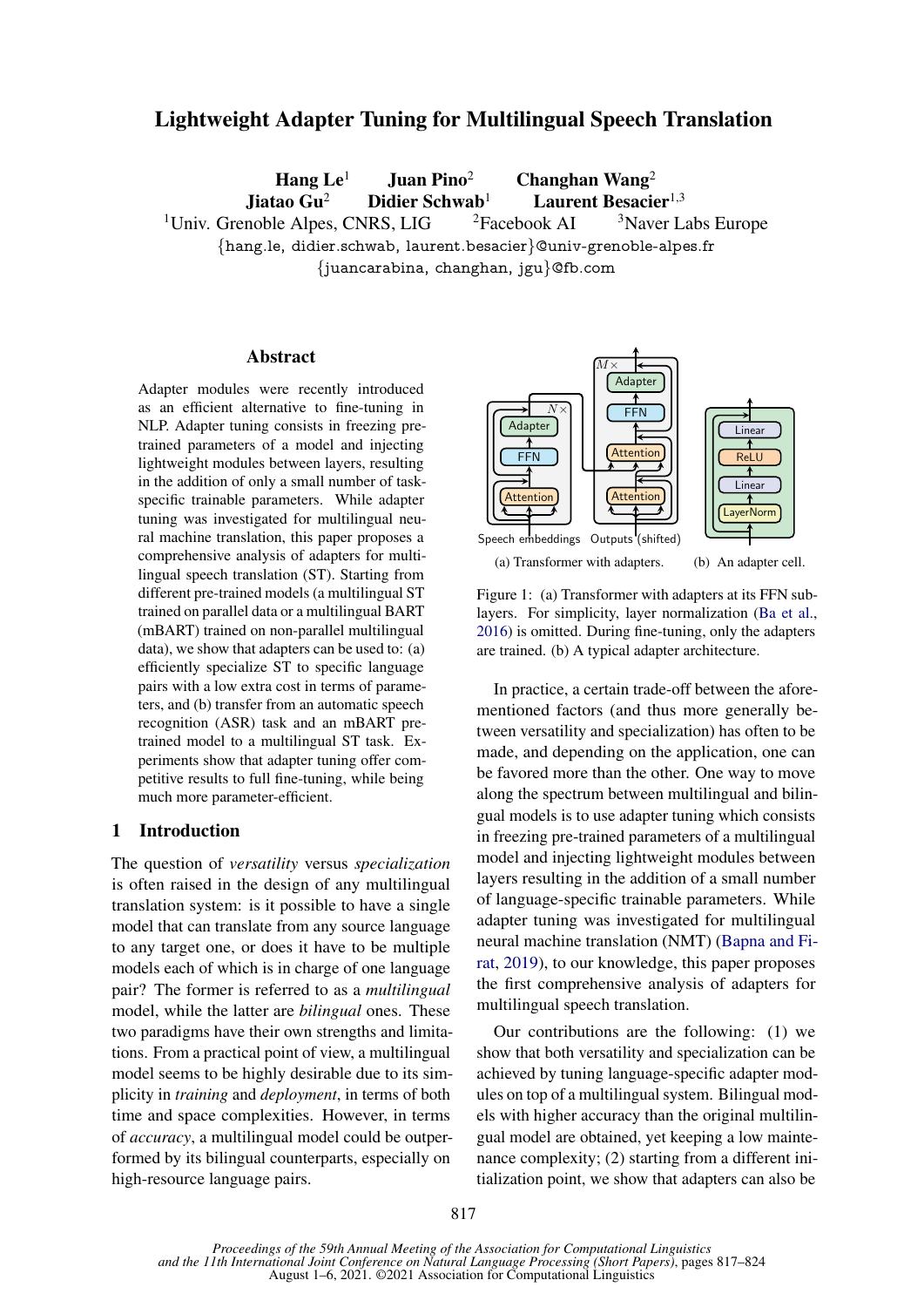used as a glue to connect off-the-shelf systems (an automatic speech recognition (ASR) model and a multilingual denoising auto-encoder mBART [\(Liu](#page-5-2) [et al.,](#page-5-2) [2020;](#page-5-2) [Tang et al.,](#page-6-0) [2020\)](#page-6-0)) to perform the multilingual ST task. Extensive experiments on the MuST-C dataset [\(Di Gangi et al.,](#page-5-3) [2019\)](#page-5-3) show that adapter-based fine-tuning can achieve very competitive results to full fine-tuning—while being much more parameter-efficient—in both standard and low-resource settings. Our code based on FAIRSEQ S2T [\(Wang et al.,](#page-6-1) [2020\)](#page-6-1) is publicly available.<sup>[1](#page-1-0)</sup>

### 2 Related Work

Adapter layers (or *adapters* for short) were first proposed in computer vision [\(Rebuffi et al.,](#page-6-2) [2017\)](#page-6-2), then explored for text classification tasks in NLP [\(Houlsby et al.,](#page-5-4) [2019\)](#page-5-4). Adapters are generally inserted between the layers of a pre-trained network and finetuned on the adaptation corpus. [Bapna](#page-5-1) [and Firat](#page-5-1) [\(2019\)](#page-5-1) studied adapters in the context of NMT and evaluated them on two tasks: domain adaptation and massively multilingual NMT. [Philip](#page-6-3) [et al.](#page-6-3) [\(2020\)](#page-6-3) later introduced monolingual adapters for zero-shot NMT. Other research groups made contributions on the use of adapters in NLP [\(Pfeif](#page-6-4)[fer et al.,](#page-6-4) [2020b,](#page-6-4) [2021\)](#page-6-5) and a framework built on top of HuggingFace Transformers library [\(Wolf](#page-6-6) [et al.,](#page-6-6) [2020\)](#page-6-6) was also released to facilitate the downloading, sharing, and adapting state-of-the-art pretrained models with adapter modules [\(Pfeiffer et al.,](#page-6-7) [2020a\)](#page-6-7). Also very relevant to our paper is the work of [Stickland et al.](#page-6-8) [\(2021\)](#page-6-8) where adapters are used to adapt pre-trained BART [\(Lewis et al.,](#page-5-5) [2020\)](#page-5-5) and mBART25 (multilingual BART pre-trained on 25 languages) [\(Liu et al.,](#page-5-2) [2020\)](#page-5-2) to machine translation.

As far as speech processing is concerned, adapters were mostly used in ASR [\(Kannan et al.,](#page-5-6) [2019;](#page-5-6) [Lee et al.,](#page-5-7) [2020;](#page-5-7) [Winata et al.,](#page-6-9) [2020;](#page-6-9) [Zhu](#page-6-10) [et al.,](#page-6-10) [2020\)](#page-6-10). Recently, they have also been explored for ST as well but in a limited scope. [Es](#page-5-8)[colano et al.](#page-5-8) [\(2020\)](#page-5-8) addressed a very specific setting (zero-shot ST), while [Li et al.](#page-5-9) [\(2020\)](#page-5-9) used only a single adapter after a Transformer encoder.

### 3 Adapters for Speech Translation

In this section, we describe the integration of adapters into a given backbone model for speech translation. As the Transformer [\(Vaswani et al.,](#page-6-11) [2017\)](#page-6-11) has become increasingly common in speech

processing,<sup>[2](#page-1-1)</sup> it will be used as our backbone. Our method, however, can be easily applied to any other architectures, e.g., dual-decoder Transformer [\(Le](#page-5-10) [et al.,](#page-5-10) [2020\)](#page-5-10).

Adapter modules can be introduced into a Transformer in a *serial* or *parallel* fashion. Consider a layer represented by a function  $f$  that produces an output y from an input x, i.e.,  $y = f(x)$ . This can be an entire encoder or decoder layer, or just one of their sub-layers (e.g., the self-attention or the final feed-forward network (FFN) component). Suppose that our adapter layer is represented by a function g. The new "adapted" output is then given by:

$$
\mathbf{y}_{\text{serial}} = g(f(\mathbf{x})), \quad \mathbf{y}_{\text{parallel}} = f(\mathbf{x}) + g(\mathbf{x}).
$$

Intuitively, a serial adapter modifies the output directly, while a parallel one performs the operations in parallel before merging its output to the layer. In Figure [1a,](#page-0-0) we show an example of serial adapters being integrated to the Transformer, or more precisely to its FFN sub-layers. A common adapter module [\(Bapna and Firat,](#page-5-1) [2019\)](#page-5-1) is presented in Figure [1b.](#page-0-0) Here q is a small FFN with a residual connection. The first linear layer is typically a down projection to a bottleneck dimension, and the second one projects the output back to the initial dimension. Bottleneck allows us to limit the number of parameters. Other adapter architectures also exist, e.g., [Stickland and Murray](#page-6-12) [\(2019\)](#page-6-12) explored parallel adapters consisting of a multi-head attention (MHA) layer in a multi-task setup.

For multilingual ST, we adopt the following general recipe for adapter-based fine-tuning. Starting from a pre-trained backbone, an adapter is added for each language pair and then finetuned on the corresponding bilingual data (while the rest of the backbone is frozen). The pre-trained backbone plays a crucial role in this recipe. We explore two common scenarios to obtain this pre-trained model, namely *refinement* and *transfer learning*. We present them in details, together with extensive experimental results, in Section [5](#page-2-0) and [6.](#page-4-0) In the next section, we present our experimental setup.

### 4 Experimental Setup

### 4.1 Dataset

MuST-C We evaluate our recipes on MuST-C [\(Di Gangi et al.,](#page-5-3) [2019\)](#page-5-3), a large-scale one-to-many

<span id="page-1-0"></span><sup>1</sup>[https://github.com/formiel/fairseq/tree/master/](https://github.com/formiel/fairseq/tree/master/examples/speech_to_text/docs/adapters.md) examples/speech\_to\_[text/docs/adapters.md](https://github.com/formiel/fairseq/tree/master/examples/speech_to_text/docs/adapters.md)

<span id="page-1-1"></span><sup>&</sup>lt;sup>2</sup>For speech applications [\(Inaguma et al.,](#page-5-11) [2020;](#page-5-11) [Wang et al.,](#page-6-1) [2020\)](#page-6-1), the embedding layer of the encoder is often a small convolutional neural network [\(Fukushima and Miyake,](#page-5-12) [1982;](#page-5-12) [LeCun et al.,](#page-5-13) [1989\)](#page-5-13).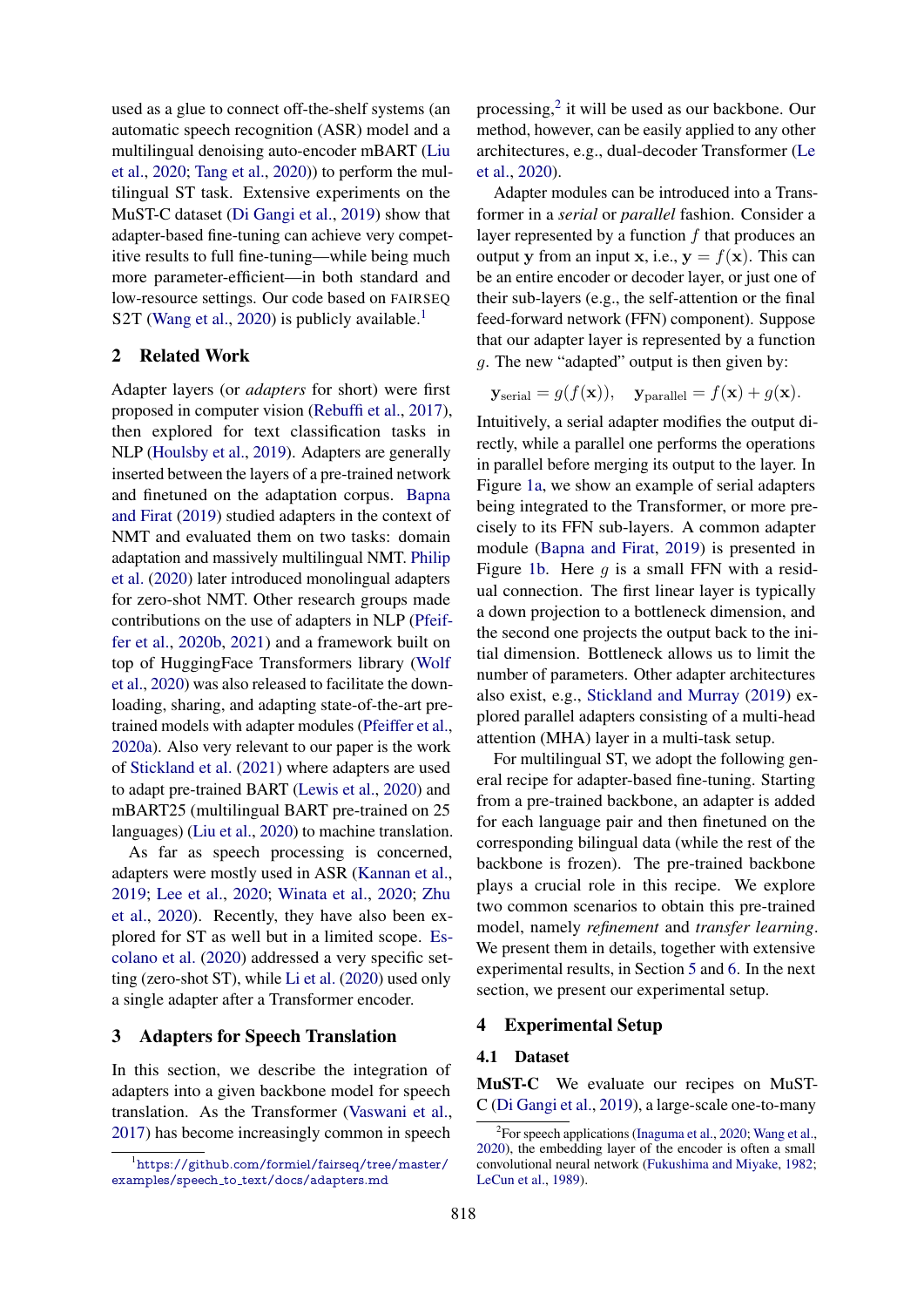<span id="page-2-1"></span>

|                       |       | <b>Adapter</b>  |                  | <b>Finetune</b>          |              | $#$ params $(M)$ |                          |                               |          |           |          |          |          |          |          |        |       |
|-----------------------|-------|-----------------|------------------|--------------------------|--------------|------------------|--------------------------|-------------------------------|----------|-----------|----------|----------|----------|----------|----------|--------|-------|
|                       | Dict  | $\overline{D}$  | $\boldsymbol{d}$ | <b>ENC</b>               | <b>DEC</b>   | <b>ENC</b>       | <b>DEC</b>               | trainable/total               | de       | <b>es</b> | fr       | it       | nl       | pt       | ro       | ru     | avg   |
| Training data (hours) |       |                 |                  |                          |              |                  | 408                      | 504                           | 492      | 465       | 442      | 385      | 432      | 489      |          |        |       |
|                       | mono  |                 |                  |                          |              |                  |                          | $8 \times 31.1/8 \times 31.1$ | 22.16    | 30.42     | 27.92    | 22.92    | 24.10    | 27.19    | 21.51    | 14.36  | 23.82 |
| 2                     | multi |                 |                  |                          |              |                  |                          | 32.1/32.1                     | 22.37    | 30.40     | 27.49    | 22.79    | 24.42    | 27.32    | 20.78    | 14.54  | 23.76 |
| 3                     | multi |                 | 64               |                          |              |                  |                          | $8\times 0.2/33.7$            | 22.32    | 30.50     | 27.55    | 22.91    | 24.51    | 27.36    | 21.09    | 14.74  | 23.87 |
| 4                     | multi | 256             | 64               | ✓                        |              |                  | $\overline{\phantom{a}}$ | $8\times 0.6/36.9$            | 22.75    | 31.07     | 28.03    | 23.04    | 24.75    | 28.06    | 21.20    | 14.75  | 24.21 |
| 5                     | multi |                 | 128              |                          |              |                  | $\overline{a}$           | $8\times 0.4/35.3$            | 22.45    | 30.85     | 27.71    | 23.06    | 24.57    | 27.52    | 20.93    | 14.57  | 23.96 |
| 6                     | multi |                 | 128              | √                        |              |                  | ٠                        | $8 \times 1.2/41.7$           | 22.84*   | $31.25*$  | $28.29*$ | $23.27*$ | 24.98*   | $28.16*$ | $21.36*$ | 14.71  | 24.36 |
| 7                     | multi |                 |                  |                          |              |                  | ✓                        | $8 \times 14.6/8 \times 32.1$ | 23.49    | 31.29     | 28.40    | 23.63    | 25.51    | 28.71    | 21.73    | 15.22  | 24.75 |
| 8                     | multi |                 | ٠                |                          |              | ✓                | ✓                        | $8 \times 32.1/8 \times 32.1$ | $23.13*$ | $31.39*$  | $28.67*$ | $23.80*$ | $25.52*$ | 29.03*   | $22.25*$ | 15.44* | 24.90 |
| 9                     | mono  |                 |                  |                          |              |                  | ٠                        | $8 \times 74.3/8 \times 74.3$ | 21.93    | 30.46     | 27.90    | 22.64    | 23.98    | 25.98    | 20.50    | 14.01  | 23.42 |
| 10                    | multi |                 | ٠                |                          |              |                  | ٠                        | 76.3/76.3                     | 23.98    | 32.47     | 29.24    | 24.97    | 26.20    | 29.81    | 22.74    | 15.30  | 25.59 |
| 11                    | multi |                 | 64               |                          |              |                  | ٠                        | $8\times 0.4/79.5$            | 24.24    | 32.52     | 29.47    | 24.74    | 26.13    | 29.72    | 22.53    | 15.25  | 25.57 |
| 12                    | multi | $\mathbf{\sim}$ | 64               | ✓                        | $\checkmark$ |                  | ٠                        | $8 \times 1.2/85.9$           | 24.13    | 32.80     | 29.55    | 24.90    | 26.04    | 30.25    | 22.73    | 15.31  | 25.72 |
| 13                    | multi | $\overline{5}$  | 128              | $\overline{\phantom{a}}$ |              |                  |                          | $8\times 0.8/82.7$            | 24.34    | 32.86     | 29.51    | 24.73    | 26.15    | 30.01    | 22.58    | 15.07  | 25.66 |
| 14                    | multi |                 | 128              | ✓                        |              |                  | $\overline{\phantom{a}}$ | $8 \times 2.4/95.5$           | 24.30    | 32.61     | 29.72*   | 25.07    | 26.29    | $30.46*$ | 22.99    | 15.47  | 25.86 |
| 15                    | multi |                 | 256              |                          |              |                  | ٠                        | $8 \times 1.6/89.1$           | 24.38    | 32.78     | 29.69    | 24.72    | 26.25    | 29.93    | 22.63    | 15.40  | 25.72 |
| 16                    | multi |                 | 256              | ✓                        | $\checkmark$ |                  | ٠                        | $8\times4.8/114.7$            | 24.61    | 32.94     | 29.67    | 25.12    | 26.16    | 30.53    | 22.66    | 15.31  | 25.88 |
| 17                    | multi |                 | ٠                |                          |              |                  | ✓                        | $8\times35.5/8\times36.3$     | 24.67    | 33.12     | 30.11    | 25.05    | 26.33    | 29.85    | 23.04    | 15.61  | 25.97 |
| 18                    | multi |                 |                  |                          |              | √                |                          | $8\times76.3/8\times76.3$     | $24.54*$ | 32.95*    | 29.96*   | 25.01    | 26.31    | 30.04    | 22.66    | 15.54* | 25.88 |

Table 1: BLEU on MuST-C dev set for **refinement**. In the Dict column, mono and multi mean, respectively, monolingual and multilingual dictionary. D is the Transformer hidden dimension. In the **Adapter** group, d is the adapter bottleneck dimension, ENC and DEC mean adding adapters to encoder and decoder, respectively; and idem for the **Finetune** group. Rows 1–2 and rows 9–10 represent our bilingual and multilingual baselines for each D. Values lower than the multilingual baselines are colored in blue. The highest values in each group of  $D$  are underlined, while the highest values of each column are in **bold** face. Furthermore, we select the top configurations (6, 8, 14, 18) and perform statistical significance test using bootstrap re-sampling (Koehn, 2004). Results passing the test (compared to the corresponding multilingual baselines, with  $p$ -value  $< 0.05$ ) are marked with a star.

ST dataset from English to eight target languages including Dutch (nl), French (fr), German (de), Italian (it), Portuguese (pt), Romanian (ro), Russian (ru), and Spanish (es). Each direction includes a triplet of speech, transcription, and translation. Sizes range from 385 hours (pt) to 504 hours (es).

**MuST-C-Imbalanced** We built a low-resource version of MuST-C, called MuST-C-Imbalanced, in which we randomly keep only  $X\%$  of the original training data, where  $X = 100$  for es, fr;  $X = 50$ for ru, it;  $X = 20$  for nl, ro; and  $X = 10$  for de, pt (same order of the languages in the original MuST-C if we sort them in decreasing amount of data). The amount of speech data ranges from 41 hours (de) to 504 hours (es) in this version, better reflecting real-world data imbalance scenarios.

### 4.2 Implementation details

Our implementation is based on the FAIRSEO S2T toolkit (Wang et al., 2020). We experiment with two architectures: a small Transformer model with dimension  $D = 256$  and a medium one where  $D = 512$ . All experiments use the same encoder with 12 layers. The decoder has 6 layers, except for the transfer learning scenario where we used the mBART decoder for initialization. We used 8k and

10k unigram vocabulary (Kudo and Richardson, 2018) for bilingual and multilingual models, respectively. The speech features are 80-dimensional log mel filter-bank. Utterances having more than 3000 frames are removed for GPU efficiency. We used SpecAugment (Park et al., 2019) with LibriSpeech basic (LB) policy for data augmentation.

We used the Adam optimizer (Kingma and Ba, 2015) with learning rate linearly increased for the first 10K steps to a value  $\eta_{\text{max}}$ , then decreased proportionally to the inverse square root of the step counter. For all adapter experiments,  $\eta_{\text{max}}$  is set to  $2e-3$ . For the others, however, we perform a grid search over three values  ${2e-3, 2e-4, 2e-5}$  and select the best one on the dev set, as they are more sensitive to the learning rate.

#### <span id="page-2-0"></span>5 **Refinement**

In this section, a fully trained multilingual ST backbone is further refined on each language pair to boost the performance and close potential gaps with bilingual models. We compare adapter tuning with other fine-tuning approaches as well as the bilingual and multilingual baselines (the latter being the starting point for all fine-tuning approaches) (Bapna and Firat, 2019). Starting from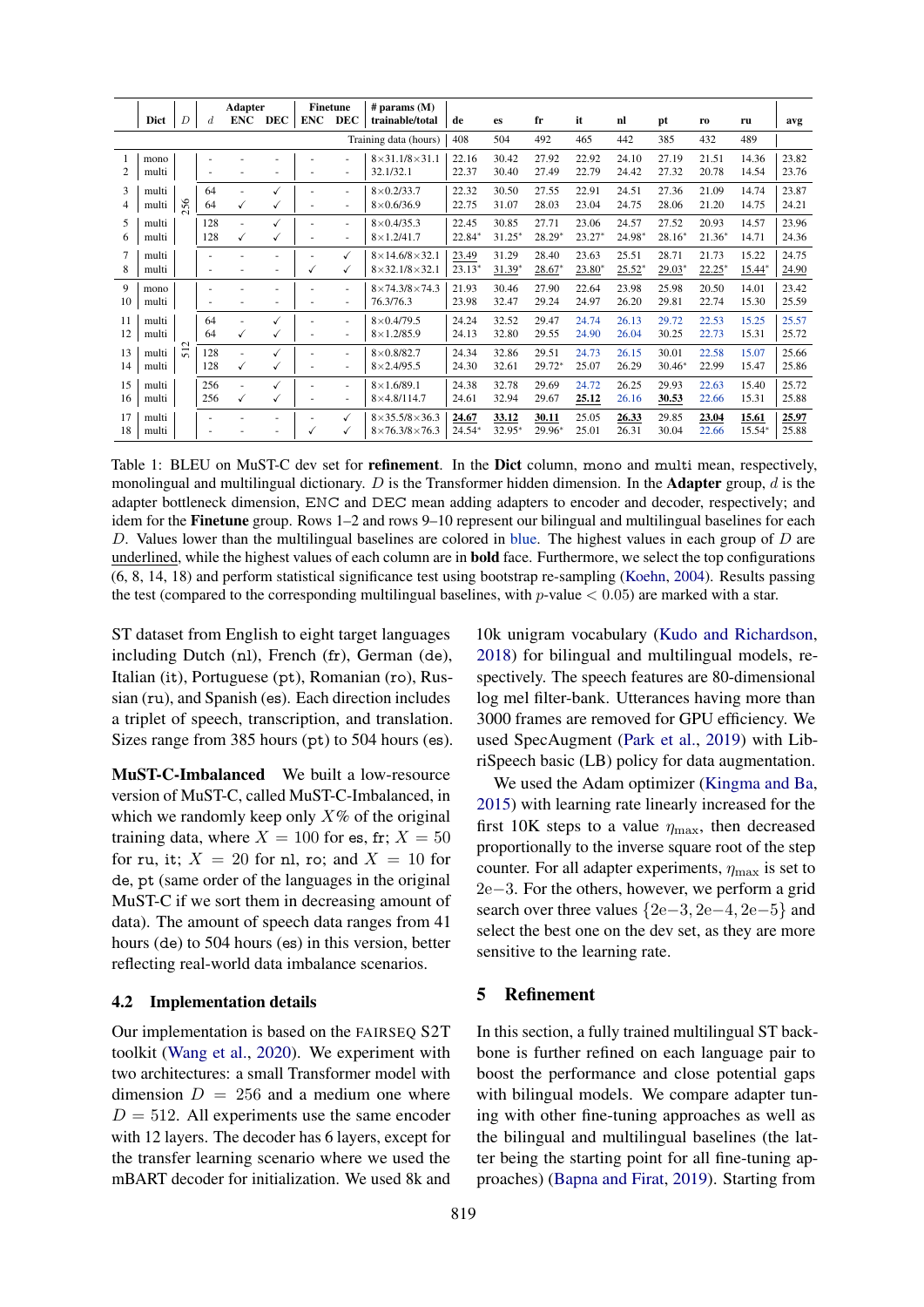<span id="page-3-0"></span>

|                             | D                                                         | <b>Adapter</b><br><b>DEC</b><br><b>ENC</b><br>d |                          | # params $(M)$<br>Finetune<br><b>DEC</b><br>trainable/total<br><b>ENC</b> |   | de                       | es                            | fr    | it    | nl    | pt    | r0    | ru    | avg   |       |       |
|-----------------------------|-----------------------------------------------------------|-------------------------------------------------|--------------------------|---------------------------------------------------------------------------|---|--------------------------|-------------------------------|-------|-------|-------|-------|-------|-------|-------|-------|-------|
| Training data (hours)<br>41 |                                                           |                                                 |                          |                                                                           |   |                          |                               |       | 504   | 492   | 232   | 89    | 38    | 86    | 245   |       |
|                             |                                                           | -                                               |                          | -                                                                         |   | $\overline{\phantom{a}}$ | 32.1/32.1                     | 15.99 | 30.51 | 28.17 | 21.80 | 20.27 | 22.47 | 17.38 | 13.18 | 21.22 |
|                             | 256                                                       | 128                                             |                          |                                                                           |   | $\overline{\phantom{a}}$ | $8\times1.2/41.7$             | 17.02 | 30.71 | 28.42 | 22.37 | 21.01 | 23.74 | 18.55 | 13.52 | 21.92 |
|                             |                                                           | ۰                                               |                          | $\overline{\phantom{a}}$                                                  |   |                          | $8 \times 32.1/8 \times 32.1$ | 16.93 | 30.86 | 28.34 | 22.42 | 20.86 | 23.44 | 18.49 | 13.63 | 21.87 |
|                             |                                                           | -                                               | $\overline{\phantom{a}}$ | $\overline{\phantom{a}}$                                                  |   | $\overline{\phantom{a}}$ | 76.3/76.3                     | 17.05 | 31.92 | 29.06 | 22.91 | 21.64 | 24.15 | 19.18 | 14.09 | 22.50 |
|                             | $\mathbf{\sim}$<br>$\overline{\phantom{0}}$<br>$\sqrt{2}$ | 256                                             |                          |                                                                           |   | $\overline{\phantom{a}}$ | $8\times4.8/114.7$            | 17.46 | 31.94 | 29.09 | 23.11 | 21.76 | 24.96 | 19.50 | 14.10 | 22.74 |
| 6                           |                                                           | ۰                                               |                          | $\overline{\phantom{a}}$                                                  | v |                          | $8\times76.3/8\times76.3$     | 17.49 | 31.67 | 29.27 | 22.97 | 21.80 | 24.80 | 19.43 | 14.17 | 22.70 |

<span id="page-3-1"></span>Table 2: BLEU on MuST-C dev set for **refinement** in the low-resource scenario where the models were trained on MuST-C-Imbalanced dataset. We refer to Table [1](#page-2-1) for other notation.

|         | <b>Method</b>    | # params $(M)$<br>trainable/total | de    | es    | fr    | it    | nl    | pt    | r <sub>0</sub> | ru    | avg   |
|---------|------------------|-----------------------------------|-------|-------|-------|-------|-------|-------|----------------|-------|-------|
| Ours    | <b>Baseline</b>  | 76.3/76.3                         | 24.18 | 28.28 | 34.98 | 24.62 | 28.80 | 31.13 | 23.22          | 15.88 | 26.39 |
|         | Best adapting    | $8 \times 4.8/76.3$               | 24.63 | 28.73 | 34.75 | 24.96 | 28.80 | 30.96 | 23.70          | 16.36 | 26.61 |
|         | Best fine-tuning | $8 \times 35.5/8 \times 76.3$     | 24.50 | 28.67 | 34.89 | 24.82 | 28.38 | 30.73 | 23.78          | 16.23 | 26.50 |
| ಕ<br>'ਨ | LNA-D            | 53.5/76.3                         | 24.16 | 28.30 | 34.52 | 24.46 | 28.35 | 30.51 | 23.29          | 15.84 | 26.18 |
|         | LNA-E            | 48.1/76.3                         | 24.34 | 28.25 | 34.42 | 24.24 | 28.46 | 30.53 | 23.32          | 15.89 | 26.18 |
|         | $LNA-E,D$        | 25.3/76.3                         | 24.27 | 28.40 | 34.61 | 24.44 | 28.25 | 30.53 | 23.27          | 15.92 | 26.21 |

Table 3: BLEU on MuST-C test set. Our method compares favorably with [\(Li et al.,](#page-5-9) [2020\)](#page-5-9).

these backbones, we either add language-specific adapters and train them only, or we finetune the backbone on each language pair, either fully or partially. All these trainings are performed on MuST-C. The results are shown in Table [1.](#page-2-1) There are two main blocks corresponding to two architectures:  $D = 256$  (small) and  $D = 512$  (medium). Rows 1 and 9 provide the bilingual baselines, while rows 2 and 10 serve as the multilingual baselines for each block. In addition, we compare adapter-tuning with full fine-tuning and multilingual-training (baseline) on MuST-C-Imbalanced. Table [2](#page-3-0) displays the results for this set of experiments.

Bilingual vs. Multilingual For the small architecture ( $D = 256$ ), the bilingual models slightly outperform their multilingual counterpart (rows 1, 2). Looking further into the performance of each language pair, the multilingual model is able to improve the results for 4 out of 8 pairs (de, nl, pt, ru), mainly those in the lower-resource direction, but the joint multilingual training slightly hurts the performance of higher-resource pairs such as es, fr, it, and ro. Finally, we observe that the medium model ( $D = 512$ ) performs better in the multilingual setting than the bilingual one (rows 9, 10).

Adapter tuning vs. Fine-tuning Both recipes yield improvements over the multilingual baseline and recover the lost performance of higher-resource directions compared to the bilingual baseline for the small model  $(D = 256)$ . For the medium one ( $D = 512$ ), one adapter tuning (row 14) can slightly improve the scores in all directions and even approach the results of the best fine-tuning experiment (row 17) while maintaining much lower model sizes (95.5M vs.  $8 \times 36.3$ M parameters).

Low-resource scenario The obtained results on small models show that adapter-tuning achieved the best performance, producing clear improvements over the baseline, especially for the low-resource languages:  $+1.1$  BLEU on average on nl, ro, de, pt; +0.3 BLEU on average on es, fr, ru, it; which is competitive to full fine-tuning  $(+0.9 \text{ and } +0.4)$ BLEU, respectively) while being more parameterefficient as well as simpler for training and deployment (one model with adapters versus eight separate models). For larger models, however, the improvement is smaller:  $+0.4$  BLEU on average on the lower-resource pairs and  $+0.1$  on the higherresource ones; while those of full fine-tuning are +0.4 and roughly no improvement, respectively.

Results on test set We select the best-performing fine-tuning recipes on the dev set (rows 16 and 17 in Table [1\)](#page-2-1) for evaluation on the test set. For reference, we also include the multilingual baseline (row 10). Moreover, to go beyond conventional finetuning approaches, we also compare our recipes with a contemporary work in which only several components of the network are finetuned [\(Li et al.,](#page-5-9) [2020\)](#page-5-9). For a fair comparison, we did not use large pre-trained components such as wav2vec [\(Baevski](#page-5-18) [et al.,](#page-5-18) [2020\)](#page-5-18) or mBART [\(Tang et al.,](#page-6-0) [2020\)](#page-6-0) but instead considered the same pre-trained compo-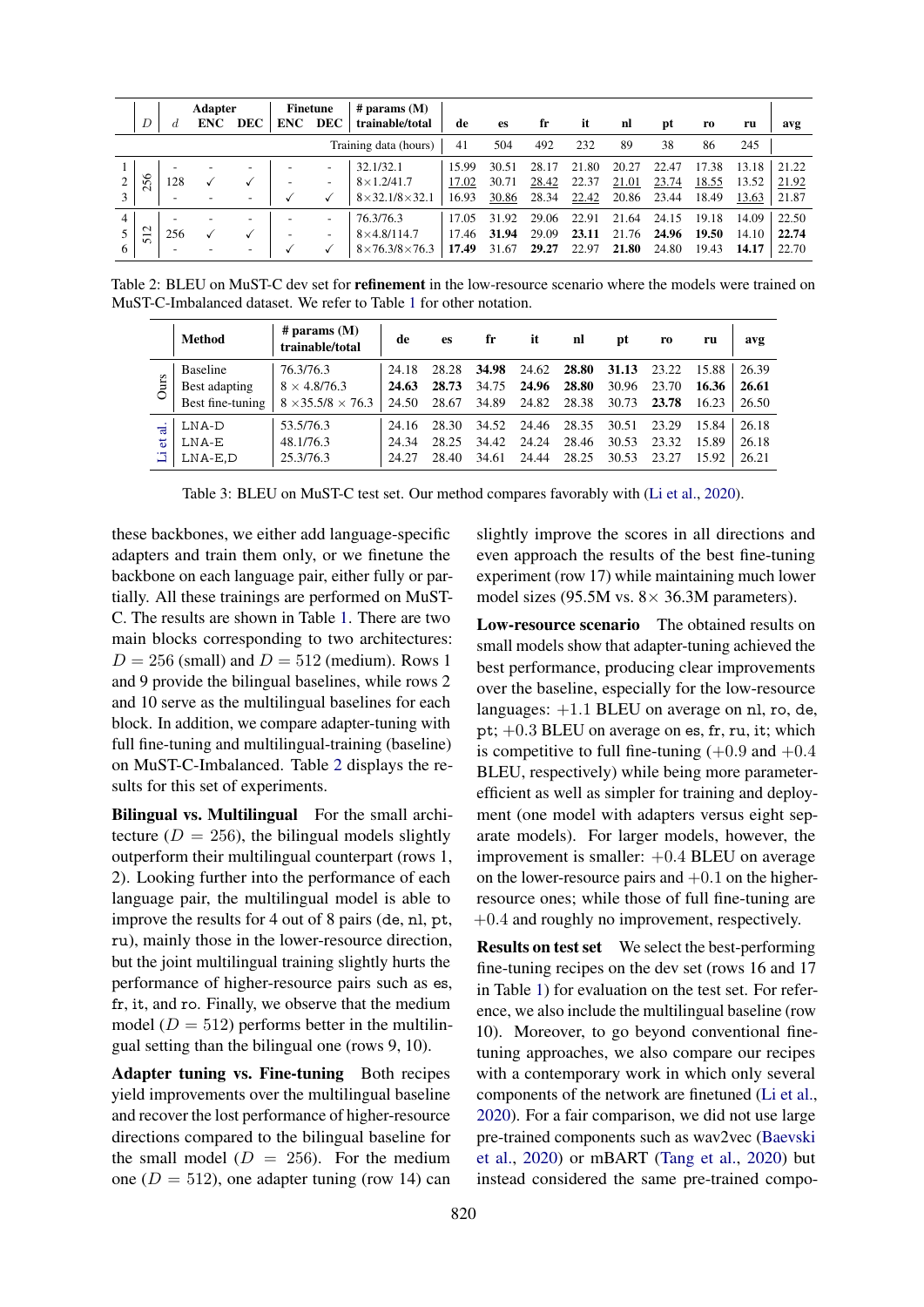<span id="page-4-2"></span>

|   | <b>Adapter</b> |            |            | Finetune | $#$ params $(M)$          |       |           |       |       |       |       |       |       |       |
|---|----------------|------------|------------|----------|---------------------------|-------|-----------|-------|-------|-------|-------|-------|-------|-------|
|   | đ.             | <b>ENC</b> | <b>DEC</b> | xattn    | trainable/total           | de    | <b>es</b> | fr    | it    | nl    | pt    | ro    | ru    | avg   |
|   |                |            |            | ٠        | $8\times31.1/8\times31.1$ | 22.16 | 30.42     | 27.92 | 22.92 | 24.10 | 27.19 | 21.51 | 14.36 | 23.82 |
| ↑ |                | -          |            |          | 38/486                    | 18.41 | 25.42     | 23.46 | 18.44 | 20.87 | 20.55 | 17.19 | 11.79 | 19.52 |
| 3 | 512            | ٠          |            | $\sim$   | 101/587                   | 0.94  | 0.65      | 0.93  | 0.76  | 0.95  | 0.89  | 0.52  | 0.93  | 0.82  |
|   | 512            | ٠          |            |          | 139/587                   | 21.98 | 29.47     | 27.05 | 22.89 | 24.06 | 26.34 | 21.0  | 14.35 | 23.39 |
|   | 512            |            |            | $\sim$   | 152/638                   | 11.04 | 18.62     | 16.10 | 12.37 | 13.18 | 14.29 | 10.62 | 6.95  | 12.90 |
| 6 | 512            |            |            |          | 190/638                   | 22.62 | 30.85     | 28.23 | 23.09 | 24.43 | 26.56 | 22.13 | 14.92 | 24.10 |

Table 4: BLEU on MuST-C dev set for **transfer learning** from pre-trained ASR and mBART models. We compare the results with the bilingual baselines (trained from scratch), shown in row 1 (which is identical to row 1 in Table [1\)](#page-2-1). The column "Finetune xattn" means updating the cross-attention parameters. We refer to Table [1](#page-2-1) for other notation.

nents used in our previous experiments. Following [\(Li et al.,](#page-5-9) [2020\)](#page-5-9), we considered six variants: fine-tuning LayerNorm + Attention in the encoder (LNA-E), or the decoder (LNA-D), or both (LNA-E,D); each with or without the length adapter. We found that adding the length adapter did not help in our experiments. Table [3](#page-3-1) shows that our approach compares favorably with [\(Li et al.,](#page-5-9) [2020\)](#page-5-9) in terms of both performance and parameter-efficiency.

Other comments For small models, the encoder adapters boost the performance (0.3–0.4 BLEU on average) in all directions (rows 3 and 4, 5 and 6, Table [1\)](#page-2-1), indicating that language-specific adapters can tweak the encoder representations to make them better suited for the decoder. In larger models, however, the impact of the encoder adapters is varied depending on languages and bottleneck dimensions. We also notice that increasing the bottleneck dimension slightly improves performance while remaining parameter-efficient. Fine-tuning remains the best option to optimize the models in most cases but leads to much larger model sizes. The adapter-tuning approach is competitive to finetuning while being much more parameter-efficient.

### <span id="page-4-0"></span>6 Transfer Learning

In this section, we show that adapters can be used to combine available pre-trained models to perform a multilingual ST task. In particular, we initialize the encoder using a pre-trained ASR encoder (on MuST-C $^{3}$  $^{3}$  $^{3}$  provided by [Wang et al.](#page-6-1) [\(2020\)](#page-6-1) and the decoder using mBART50, a multilingual denoising auto-encoder pre-trained on 50 languages [\(Tang](#page-6-0) [et al.,](#page-6-0) [2020\)](#page-6-0). We tune language independent crossattention and language-specific adapters on top of these backbone models (using MuST-C as well). The results presented in [Table 4](#page-4-2) highlight that finetuning cross-attention is crucial to transfer to multilingual ST (rows 3 and 5 show poor results without doing so). Adding adapters to the backbone decoder (row 4) or to both encoder and decoder (row 6) further boosts performance, demonstrating the ability of adapters to connect off-the-shelf models in a modular fashion. The best-performing model in this recipe (row 6) also outperforms bilingual systems (row 1) despite having fewer trainable parameters (190M vs. 248M). It is also important to mention that while we experiment on 8 target languages of MuST-C corpus, the multilingual ST model of row 2 should be practically able to decode into 50 different target languages. Investigating such a zero-shot ST scenario is left for future work.

### 7 Conclusion

We have presented a study of adapters for multilingual ST and shown that language-specific adapters can enable a fully trained multilingual ST model to be further specialized in each language pair. With these adapter modules, one can efficiently obtain a single multilingual ST system that outperforms the original multilingual model as well as multiple bilingual systems while maintaining a low storage cost and simplicity in deployment. In addition, adapter modules can also be used to connect available pre-trained models such as an ASR model and a multilingual denoising auto-encoder to perform the multilingual speech-to-text translation task.

# Acknowledgments

This work was supported by a Facebook AI SRA grant, and was granted access to the HPC resources of IDRIS under the allocation 2020-AD011011695 made by GENCI. It was also done as part of the Multidisciplinary Institute in Artificial Intelligence MIAI@Grenoble-Alpes (ANR-19-P3IA-0003). We thank the anonymous reviewers for their insightful questions and feedback.

<span id="page-4-1"></span><sup>&</sup>lt;sup>3</sup>Pre-training on ASR data and then transferring to ST is not new but rather standard. See, e.g., [Bansal et al.](#page-5-19) [\(2019\)](#page-5-19).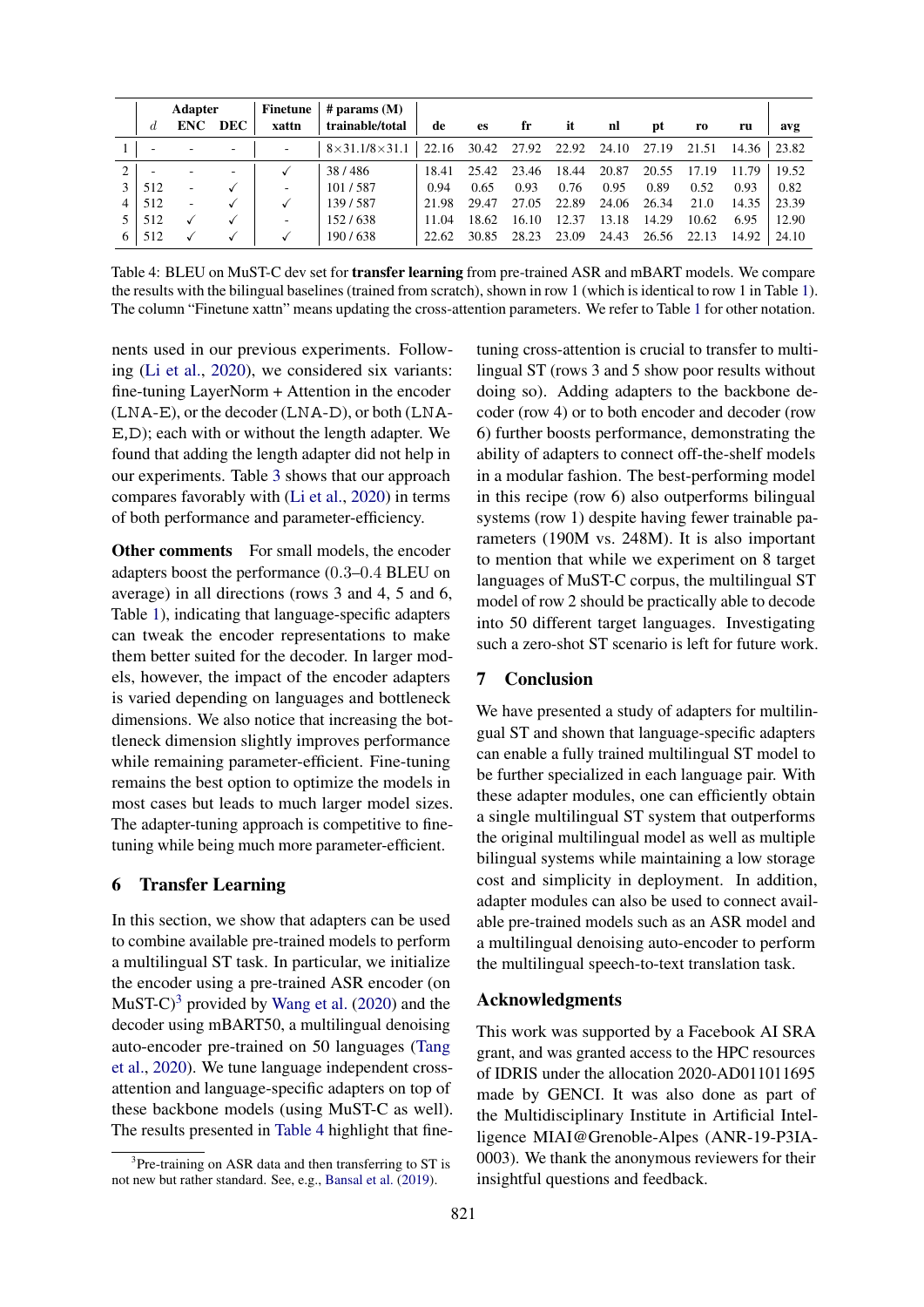### References

- <span id="page-5-0"></span>Lei Jimmy Ba, Jamie Ryan Kiros, and Geoffrey E.<br>Hinton. 2016. Layer normalization. CoRR, Layer normalization. *CoRR*, abs/1607.06450.
- <span id="page-5-18"></span>Alexei Baevski, Yuhao Zhou, Abdelrahman Mohamed, and Michael Auli. 2020. wav2vec 2.0: A framework for self-supervised learning of speech representations. In *NeurIPS*.
- <span id="page-5-19"></span>Sameer Bansal, Herman Kamper, Karen Livescu, Adam Lopez, and Sharon Goldwater. 2019. Pretraining on high-resource speech recognition improves low-resource speech-to-text translation. In *NAACL-HLT (1)*, pages 58–68. Association for Computational Linguistics.
- <span id="page-5-1"></span>Ankur Bapna and Orhan Firat. 2019. Simple, scalable adaptation for neural machine translation. In *EMNLP/IJCNLP (1)*, pages 1538–1548. Association for Computational Linguistics.
- <span id="page-5-3"></span>Mattia A Di Gangi, Roldano Cattoni, Luisa Bentivogli, Matteo Negri, and Marco Turchi. 2019. Must-c: a multilingual speech translation corpus. In *2019 Conference of the North American Chapter of the Association for Computational Linguistics: Human Language Technologies*, pages 2012–2017. Association for Computational Linguistics.
- <span id="page-5-8"></span>Carlos Escolano, Marta R. Costa-jussà, José A. R. Fonollosa, and Carlos Segura. 2020. Enabling zeroshot multilingual spoken language translation with language-specific encoders and decoders. *CoRR*, abs/2011.01097.
- <span id="page-5-12"></span>Kunihiko Fukushima and Sei Miyake. 1982. Neocognitron: A self-organizing neural network model for a mechanism of visual pattern recognition. In *Competition and cooperation in neural nets*, pages 267– 285. Springer.
- <span id="page-5-4"></span>Neil Houlsby, Andrei Giurgiu, Stanislaw Jastrzebski, Bruna Morrone, Quentin de Laroussilhe, Andrea Gesmundo, Mona Attariyan, and Sylvain Gelly. 2019. Parameter-efficient transfer learning for nlp. In *ICML*.
- <span id="page-5-11"></span>Hirofumi Inaguma, Shun Kiyono, Kevin Duh, Shigeki Karita, Nelson Enrique Yalta Soplin, Tomoki Hayashi, and Shinji Watanabe. 2020. Espnet-st: Allin-one speech translation toolkit. *arXiv preprint arXiv:2004.10234*.
- <span id="page-5-6"></span>Anjuli Kannan, Arindrima Datta, Tara N. Sainath, Eugene Weinstein, Bhuvana Ramabhadran, Yonghui Wu, Ankur Bapna, Zhifeng Chen, and Seungji Lee. 2019. Large-scale multilingual speech recognition with a streaming end-to-end model. In *INTER-SPEECH*, pages 2130–2134. ISCA.
- <span id="page-5-17"></span>Diederik P. Kingma and Jimmy Ba. 2015. [Adam: A](http://arxiv.org/abs/1412.6980) [method for stochastic optimization.](http://arxiv.org/abs/1412.6980) In *3rd International Conference on Learning Representations, ICLR 2015, San Diego, CA, USA, May 7-9, 2015, Conference Track Proceedings*.
- <span id="page-5-14"></span>Philipp Koehn. 2004. Statistical significance tests for machine translation evaluation. In *Proceedings of the 2004 conference on empirical methods in natural language processing*, pages 388–395.
- <span id="page-5-15"></span>Taku Kudo and John Richardson. 2018. [Sentencepiece:](https://doi.org/10.18653/v1/d18-2012) [A simple and language independent subword tok](https://doi.org/10.18653/v1/d18-2012)[enizer and detokenizer for neural text processing.](https://doi.org/10.18653/v1/d18-2012) In *Proceedings of the 2018 Conference on Empirical Methods in Natural Language Processing, EMNLP 2018: System Demonstrations, Brussels, Belgium, October 31 - November 4, 2018*, pages 66–71. Association for Computational Linguistics.
- <span id="page-5-10"></span>Hang Le, Juan Pino, Changhan Wang, Jiatao Gu, Didier Schwab, and Laurent Besacier. 2020. Dualdecoder transformer for joint automatic speech recognition and multilingual speech translation. In *Proceedings of the 28th International Conference on Computational Linguistics, COLING 2020*. Association for Computational Linguistics.
- <span id="page-5-13"></span>Yann LeCun, Bernhard Boser, John S Denker, Donnie Henderson, Richard E Howard, Wayne Hubbard, and Lawrence D Jackel. 1989. Backpropagation applied to handwritten zip code recognition. *Neural computation*, 1(4):541–551.
- <span id="page-5-7"></span>Taewoo Lee, Min-Joong Lee, Tae Gyoon Kang, Seokyeoung Jung, Minseok Kwon, Yeona Hong, Jungin Lee, Kyoung-Gu Woo, Ho-Gyeong Kim, Jiseung Jeong, et al. 2020. Adaptable multi-domain language model for transformer asr. *arXiv preprint arXiv:2008.06208*.
- <span id="page-5-5"></span>Mike Lewis, Yinhan Liu, Naman Goyal, Marjan Ghazvininejad, Abdelrahman Mohamed, Omer Levy, Veselin Stoyanov, and Luke Zettlemoyer. 2020. [BART: denoising sequence-to-sequence pre](https://doi.org/10.18653/v1/2020.acl-main.703)[training for natural language generation, translation,](https://doi.org/10.18653/v1/2020.acl-main.703) [and comprehension.](https://doi.org/10.18653/v1/2020.acl-main.703) In *Proceedings of the 58th Annual Meeting of the Association for Computational Linguistics, ACL 2020, Online, July 5-10, 2020*, pages 7871–7880. Association for Computational Linguistics.
- <span id="page-5-9"></span>Xian Li, Changhan Wang, Yun Tang, Chau Tran, Yuqing Tang, Juan Pino, Alexei Baevski, Alexis Conneau, and Michael Auli. 2020. Multilingual speech translation with efficient finetuning of pretrained models. *arXiv e-prints*, pages arXiv–2010.
- <span id="page-5-2"></span>Yinhan Liu, Jiatao Gu, Naman Goyal, Xian Li, Sergey Edunov, Marjan Ghazvininejad, Mike Lewis, and Luke Zettlemoyer. 2020. [Multilingual denoising](https://transacl.org/ojs/index.php/tacl/article/view/2107) [pre-training for neural machine translation.](https://transacl.org/ojs/index.php/tacl/article/view/2107) *Trans. Assoc. Comput. Linguistics*, 8:726–742.
- <span id="page-5-16"></span>Daniel S. Park, William Chan, Yu Zhang, Chung-Cheng Chiu, Barret Zoph, Ekin D. Cubuk, and Quoc V. Le. 2019. [Specaugment: A simple data](https://doi.org/10.21437/Interspeech.2019-2680) [augmentation method for automatic speech recogni](https://doi.org/10.21437/Interspeech.2019-2680)[tion.](https://doi.org/10.21437/Interspeech.2019-2680) In *Interspeech 2019, 20th Annual Conference of the International Speech Communication Association, Graz, Austria, 15-19 September 2019*, pages 2613–2617. ISCA.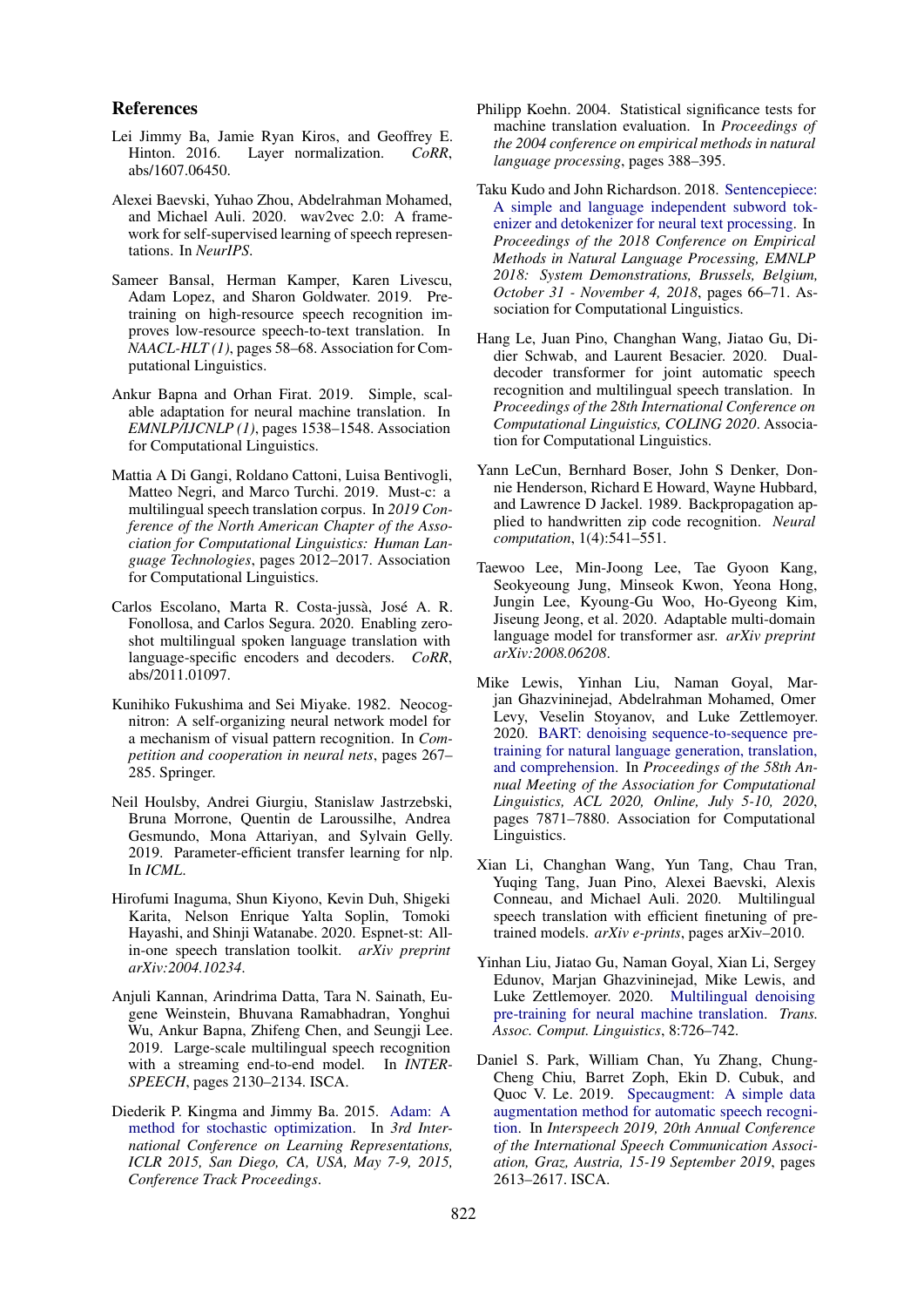- <span id="page-6-5"></span>Jonas Pfeiffer, Aishwarya Kamath, Andreas Rücklé, Kyunghyun Cho, and Iryna Gurevych. 2021. Adapterfusion: Non-destructive task composition for transfer learning. In *EACL*, pages 487–503. Association for Computational Linguistics.
- <span id="page-6-7"></span>Jonas Pfeiffer, Andreas Rücklé, Clifton Poth, Aishwarya Kamath, Ivan Vulic, Sebastian Ruder, Kyunghyun Cho, and Iryna Gurevych. 2020a. Adapterhub: A framework for adapting transformers. In *EMNLP (Demos)*, pages 46–54. Association for Computational Linguistics.
- <span id="page-6-4"></span>Jonas Pfeiffer, Ivan Vulic, Iryna Gurevych, and Sebastian Ruder. 2020b. MAD-X: an adapter-based framework for multi-task cross-lingual transfer. In *EMNLP (1)*, pages 7654–7673. Association for Computational Linguistics.
- <span id="page-6-3"></span>Jerin Philip, Alexandre Bérard, Laurent Besacier, and Matthias Gallé. 2020. Language adapters for zeroshot neural machine translation. In *EMNLP 2020*.
- <span id="page-6-2"></span>Sylvestre-Alvise Rebuffi, Hakan Bilen, and Andrea Vedaldi. 2017. Learning multiple visual domains with residual adapters. In *Advances in Neural Information Processing Systems*, pages 506–516.
- <span id="page-6-8"></span>Asa Cooper Stickland, Xian Li, and Marjan Ghazvininejad. 2021. Recipes for adapting pre-trained monolingual and multilingual models to machine translation. In *EACL*, pages 3440–3453. Association for Computational Linguistics.
- <span id="page-6-12"></span>Asa Cooper Stickland and Iain Murray. 2019. Bert and pals: Projected attention layers for efficient adaptation in multi-task learning. In *ICML*.
- <span id="page-6-0"></span>Yuqing Tang, Chau Tran, Xian Li, Peng-Jen Chen, Naman Goyal, Vishrav Chaudhary, Jiatao Gu, and Angela Fan. 2020. Multilingual translation with extensible multilingual pretraining and finetuning. *CoRR*, abs/2008.00401.
- <span id="page-6-11"></span>Ashish Vaswani, Noam Shazeer, Niki Parmar, Jakob Uszkoreit, Llion Jones, Aidan N Gomez, Łukasz Kaiser, and Illia Polosukhin. 2017. Attention is all you need. In *Advances in neural information processing systems*, pages 5998–6008.
- <span id="page-6-1"></span>Changhan Wang, Yun Tang, Xutai Ma, Anne Wu, Dmytro Okhonko, and Juan Pino. 2020. Fairseq S2T: fast speech-to-text modeling with fairseq. In *AACL/IJCNLP (System Demonstrations)*, pages 33– 39. Association for Computational Linguistics.
- <span id="page-6-9"></span>Genta Indra Winata, Guangsen Wang, Caiming Xiong, and Steven Hoi. 2020. Adapt-and-adjust: Overcoming the long-tail problem of multilingual speech recognition. *arXiv preprint arXiv:2012.01687*.
- <span id="page-6-6"></span>Thomas Wolf, Lysandre Debut, Victor Sanh, Julien Chaumond, Clement Delangue, Anthony Moi, Pierric Cistac, Tim Rault, Remi Louf, Morgan Funtow- ´ icz, Joe Davison, Sam Shleifer, Patrick von Platen, Clara Ma, Yacine Jernite, Julien Plu, Canwen Xu,

Teven Le Scao, Sylvain Gugger, Mariama Drame, Quentin Lhoest, and Alexander M. Rush. 2020. Transformers: State-of-the-art natural language processing. In *EMNLP (Demos)*, pages 38–45. Association for Computational Linguistics.

<span id="page-6-10"></span>Yun Zhu, Parisa Haghani, Anshuman Tripathi, Bhuvana Ramabhadran, Brian Farris, Hainan Xu, Han Lu, Hasim Sak, Isabel Leal, Neeraj Gaur, et al. 2020. Multilingual speech recognition with selfattention structured parameterization. *Proc. Interspeech 2020*, pages 4741–4745.

### A Parallel Adapters

In this section, we present our preliminary experiments in which we explore different positions of the parallel adapters: in parallel with either Transformer layers or their sub-layers. We perform experiments where the adapters are added to the decoder. The results are shown in Table [5.](#page-6-13)

<span id="page-6-13"></span>

|   |     |    | <b>Adapter</b> | # params $(M)$  |       |
|---|-----|----|----------------|-----------------|-------|
|   | d.  | h. | type           | trainable/total | en-de |
|   |     |    |                | 32.1/32.1       | 22.37 |
| 2 | 128 |    | ser            | 0.4/32.5        | 22.45 |
| 3 | 128 | 4  | par-TL         | 0.8/32.9        | 21.67 |
| 4 | 128 | 4  | par-SA         | 0.8/32.9        | 19.55 |
| 5 | 128 |    | par-XA         | 0.8/32.9        | 19.22 |

Table 5: BLEU on dev set for parallel vs. serial adapters. In the "Adapter" block, d is the adapter's dimension,  $h$  is the number of heads, ser stands for serial adapters, and par stands for parallel ones. The suffixes denote the position of the parallel adapters: in parallel with the Transformer layer (TL), or with self-attention sub-layer (SA), or with cross-attention sub-layer (XA).

Among the parallel variants, the one that performs operations in parallel with a full layer produces the best result. However, its performance still could not surpass the serial adapter (row 2) as well as the starting point (row 1).

### B Specializing

In addition to the refinement recipe where languagespecific adapters tailor the frozen multilingual ST model to translate in the corresponding direction, we also propose a recipe to facilitate the specialization in individual language pairs: by replacing the multilingual vocabulary by the monolingual ones corresponding to each target language. This recipe allows us to transfer from multilingual models to monolingual ones. A practical benefit is that one can easily leverage pre-trained multilingual models for new languages.